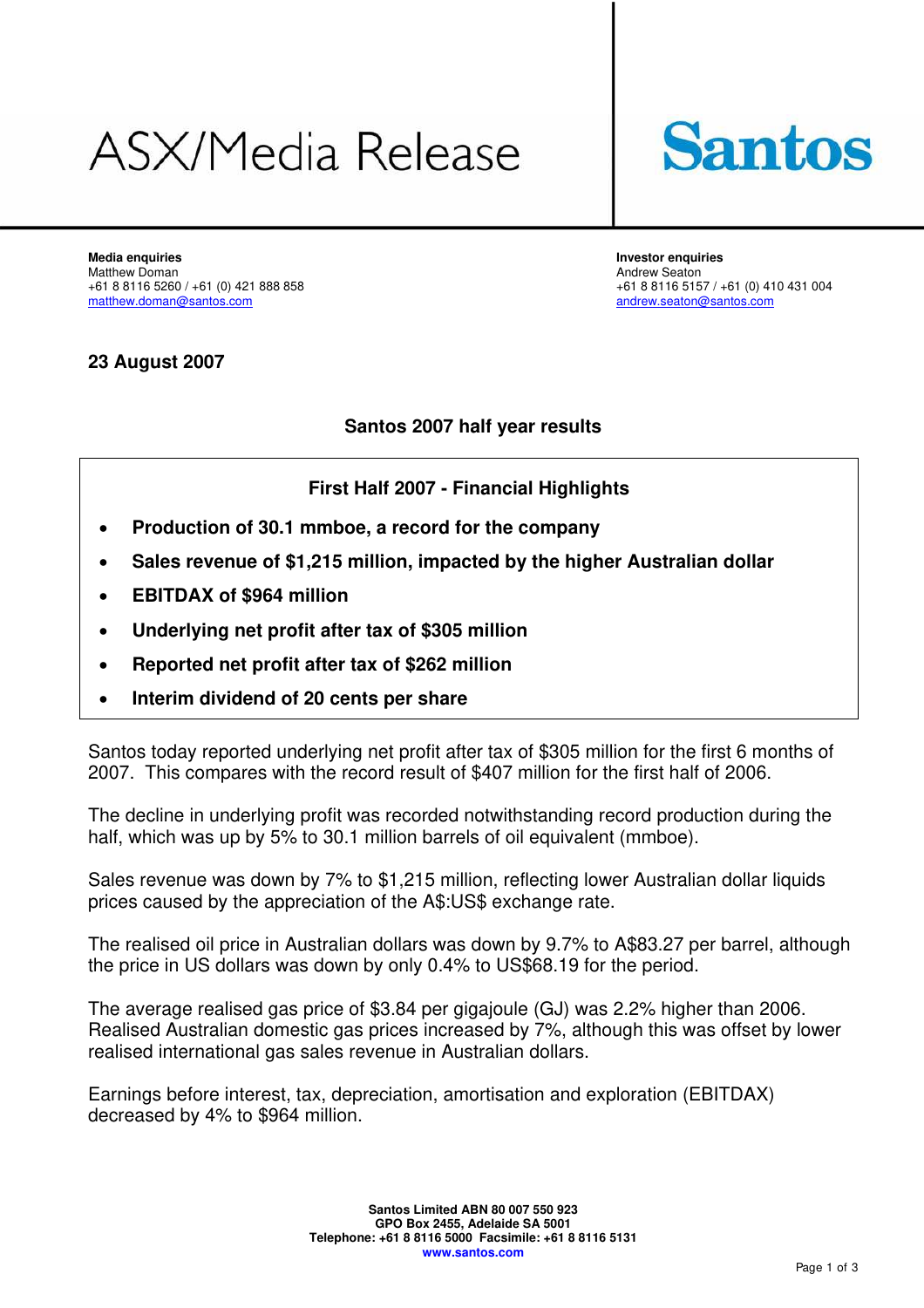Production costs per barrel increased by 8% to \$7.01 per boe, reflecting an ongoing focus on cost control offset by higher unit costs due mainly to production constraints at the Maleo gas field in Indonesia and the deferral of some Cooper Basin oil production.

Operating cashflow decreased by 16% to \$538 million reflecting an insurance receivable of \$95 million relating to the Moomba incident in 2006, higher tax payments in 2007 of \$91 million, offset by favourable working capital movements of \$107 million.

Commenting on the 2007 first half result, Santos' Managing Director, Mr John Ellice-Flint, said "Santos' solid operational performance continued in 2007 as we delivered record production and managed to control production costs, although the appreciating Australian dollar and higher depreciation and depletion charges impacted negatively on profits."

"Looking forward, our focus is on transitioning our business towards higher margin products and monetising our large contingent resource base."

"LNG will play an increasingly important role as a higher value market for our gas, as evidenced by our proposal to develop an LNG export facility in Gladstone - a transformational project for Santos."

"Not only does this project give us the ability to commercialise large quantities of contingent coal seam gas resources, it also targets these resources towards a rapidly growing, high value and deep international market."

"Significant progress has been made on the ExxonMobil operated PNG LNG project since we kicked off the pre-FEED studies in April this year. The joint venture is aligned behind ExxonMobil and we are on track to move to a formal FEED process by the end of this year."

"Santos' guidance for 2007 and 2008 unchanged, that is, production of between 59 and 61 mmboe, underpinned by the exploitation of Cooper Basin oil and coal seam gas in eastern Queensland."

"Beyond that, we see moderate organic growth into the next decade, followed by a step change as projects such as Dua and Blackbird (Vietnam), Reindeer (Western Australia), Henry and Kipper (Victoria) and Gladstone LNG , PNG LNG and Darwin LNG 2 come on line."

## **Dividend**

Santos' interim dividend has been maintained at 20 cents per share, fully franked.

The interim dividend will be paid on 2 October 2007 to registered shareholders as at 4 September 2007, with an ex-dividend date of 29 August 2007.